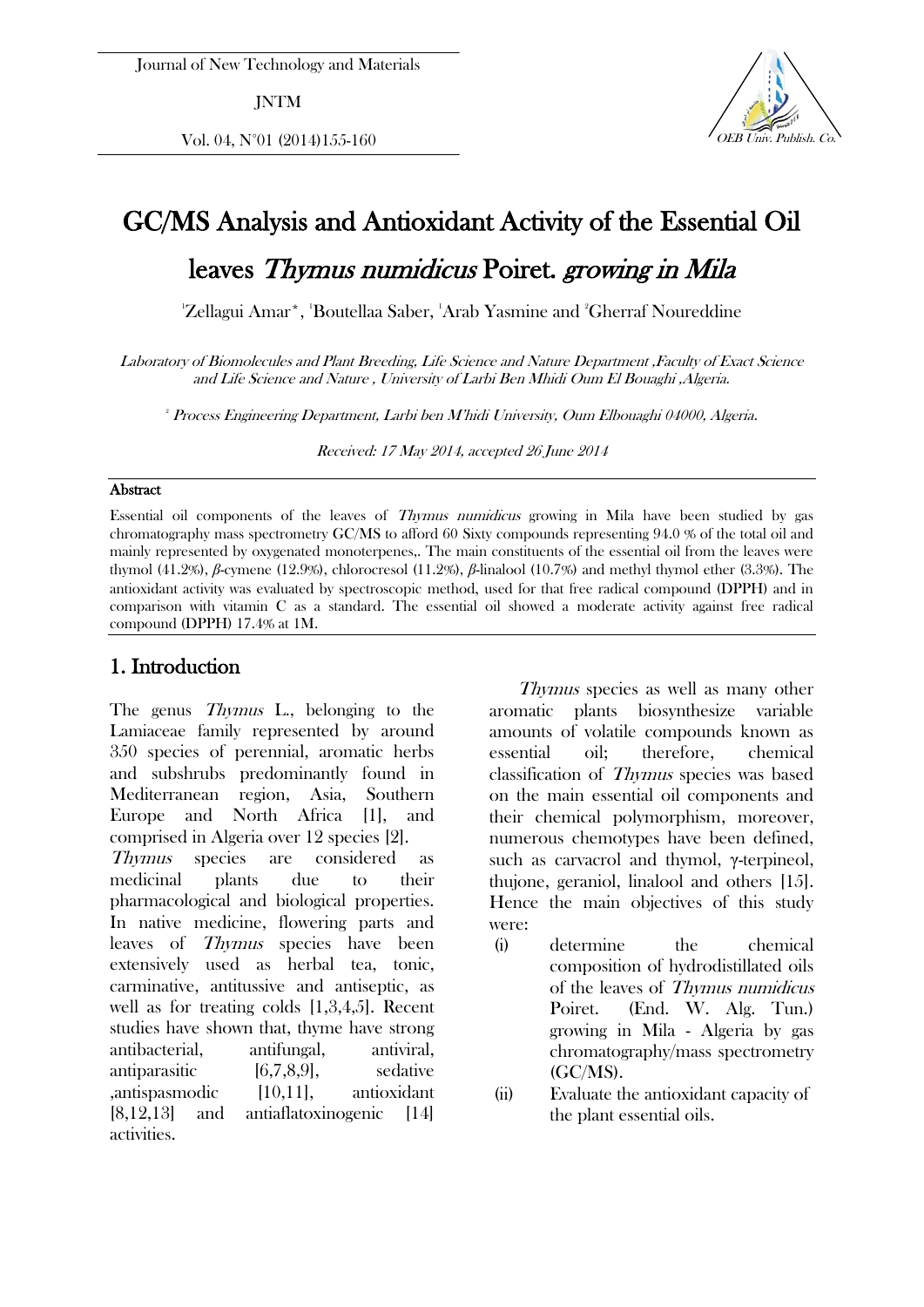### 2. Material and Methods 2.1 Plant material

The Leaves of Thymus numidicus Poiret. were collected at the end of April 2012 (flowering stage) from Grarem wilaya Mila (North Eastern Algeria). The plant was identified by Pr. Zellagui Amar, Oum El Bouaghi University. A voucher specimen was deposited at Laboratory of Biomolecules and Plant Breeding, Life Science and Nature Department under the code number ZA 140.

### 2.2 Extraction

 Essential oils were obtained by hydrodistillation of 100 g of dried leaves using a Clevenger-type apparatus for 3 h. The oil was stored in sealed vials protected from the light at +4°C before analyses. The oil sample was subsequently analyzed by GC-MS.

# 2.3 Gas chromatography/mass spectrometry (GC/MS)

Analyses were performed with a Varian CP-3800 gas chromatograph equipped with a DB-5 capillary column (30m  $\times$  0.25 mm; coating thickness 0.25 μm) and a Varian Saturn 2000 ion trap mass detector. Analytical conditions: injector and transfer line temperatures 220 and 240°C, respectively; oven temperature programmed from 60°C to 240°C at 3°C/min; carrier gas helium at 1 mL/min; injection 0.2 μL (10% n-hexane solution); split ratio 1:30. Identification of the constituents was based on comparison of the retention times with those of authentic samples, comparing their linear retention indices relative to the series of nhydrocarbons, and by computer matching against commercial (NIST 98 and ADAMS) and homemade library mass spectra built up from pure substances and components of known oils and MS literature data [16].

# 2.4 Antioxidant activity

 The capacity of essential oil extracted from *Thymus numidicus* Poiret. leaves to reduce the radical 2,2-diphenyl-1 picrylhydrazyl (DPPH) was assessed using the method of Masuda *et al.* [17] modified in the laboratory. 15 μl of the essential oil at different concentrations was added to 1500 μl of a DPPH ethanolic solution. The mixture was shaken vigorously and left standing at room temperature for 05 min in the dark. The absorbance of the resulting solution was then measured at 517 nm. The normal purple color of DPPH will turn into yellow when its singlet electron is paired with a hydrogen atom coming from a potential antioxidant. The scavenging activity of essential oil was evaluated according to the formula:

DPPH scavenging effect  $(\%) = [(A_0 A_1$ // $A_0$   $\times$ 100

Where:  $A_0$  is the absorbance of the control at 05 min, and  $A<sub>1</sub>$  is the absorbance of the sample at different times. All samples were analyzed in three replications.

#### 3. Results and Discussion

 The composition and percentage of the compounds are summarized in Table 1. They are listed by order of their retention times. The oil yield was 0.8 % (w/w) based on the dried weight which means that the organs are a potential oil source. Sixty compounds were identified in the essential oil, representing 94.0% of the total oil. The essential oils were dominated by a large amount of oxygenated monoterpenes (12.4%), monoterpene hydrocarbons (2.6%) and sesquiterpenes hydrocarbons (2.3%), while the oxygenated sesquiterpenes (0.9%) contents were very low.

The main constituents of the essential oil were found to be, thymol (41.2%), *β*cymene (12.9%), chlorocresol (11.2%), *β*linalool (10.7%) and methyl thymol ether (3.3%) and carvacrol (2.8%) and some other compounds were only present in minor amounts. In total, essential oil composition of Thymus numidicus Poiret. was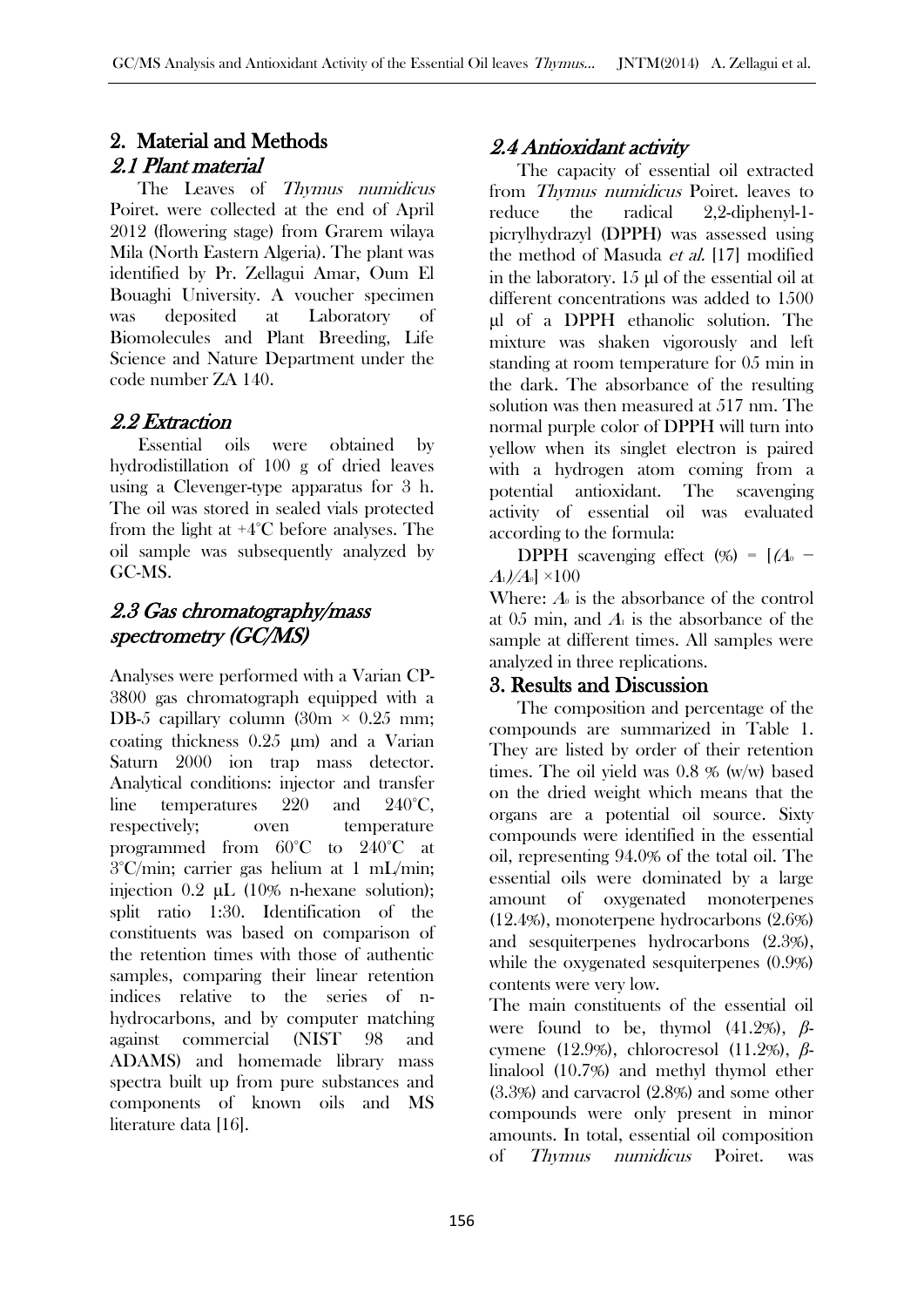considered as a rich source of oxygenated Monoterpenes

The predominance of phenolic compounds is in agreement with previous results reported from Thymus numidicus Poiret. essential oil from Constantine (North-Eastern of Algeria) [18] which was mainly represented with thymol (68.2%), carvacrol (16.9%) and linalool (11.5%). Whereas, T.numidicus (poiret) essential oil from Tizi Ouzou (North of Algeria) [19] was mainly represented with thymol (51.0%) followed by carvacrol (9.4%), linalool  $(3.3\%)$ , thymol-methyl-ether  $(3.2\%)$  and *iso*-

caryophyllene (2.7%); in the same of Thymus numidicus Poiret. essential oil from Berrahal (area located 500 km East of Algiers) during the flowering stage, which was characterized by thymol (66.31%) as the major component, followed by linalool (8.61%), *P*-cymene (6.20%), γ-terpinene  $(6.12%)$  and carvacrol  $(4.31%)$  and Thymus numidicus Poiret. from Souk aharas (East of Algeria) that the major components were thymol (57.20%), linalool (9.26%), γterpinene  $(9.19\%)$  and *p*-cymene  $(7.55\%)$ [20].

Table 1. Composition of the leaves essential oil of Thymus numidicus Poiret. growing in Mila

| Pic            | Chemical constituents                                  | $T_{R}$ | $\%$    |
|----------------|--------------------------------------------------------|---------|---------|
| $\mathbf{1}$   | $\alpha$ -Thujene                                      | 4.535   | 0.2     |
| $\overline{2}$ | Cyclofenchene                                          | 4.683   | 0.4     |
| 3              | $\alpha$ -Phellandrene                                 | 4.935   | 0.1     |
| $\overline{4}$ | $\alpha$ Pinene                                        | 5.078   | 0.1     |
| $\overline{5}$ | Pentyl vinyl ketone                                    | 5.928   | 0.5     |
| 6              | $\beta$ -Myrcene                                       | 6.452   | $0.6\,$ |
| $\overline{7}$ | $\beta$ -Pinene                                        | 6.760   | 0.4     |
| $\,8\,$        | 1,3-Cyclohexadiene, 1-methyl-4-(1-methylethyl)-        | 7.219   | 0.3     |
| 9              | $\beta$ -Cymene                                        | 7.334   | 12.9    |
| 10             | D-Limonene                                             | 7.917   | 0.2     |
| 11             | c-Terpinen                                             | 8.781   | 0.2     |
| 12             | Bicyclo[3.1.0]hexan-2-ol, 2-methyl-5-(1-methylethyl)-, | 8.958   | 0.7     |
|                | (1.alpha.,2.alpha.,5.alpha.)-                          |         |         |
| 13             | Octanol                                                | 9.433   | 0.1     |
| 14             | Octyl formate                                          | 9.604   | 0.1     |
| 15             | 1-Nonen-3-ol                                           | 9.715   | 0.1     |
| 16             | 5-Isopropyl-2-methylbicyclo[3.1.0]hexan-2-ol           | 10.187  | 0.1     |
| 17             | $\beta$ -Linalool                                      | 10.440  | 10.7    |
| 18             | $\alpha$ -Campholenal                                  | 10.953  | 0.1     |
| 19             | cis-Verbenol                                           | 12.063  | 0.1     |
| 20             | <b>Borneol</b>                                         | 12.827  | 0.1     |
| 21             | $\alpha$ -Terpieol                                     | 13.407  | 0.6     |
| 22             | Thymol methyl ether                                    | 16.069  | 3.3     |
| 23             | $(1R, 2R, 3S, 5R)$ -(-)-2,3-Pinanediol                 | 16.636  | 0.2     |
| 24             | (+)-3-Carene, 2-(acetylmethyl)-                        | 17.662  | 0.1     |
| 25             | 2-Chlorooctane                                         | 18.276  | 0.1     |
| 26             | Thymol                                                 | 18.968  | 41.2    |
| 27             | Carvacrol                                              | 19.201  | 2.8     |
| 28             | Chlorocresol                                           | 20.278  | 11.2    |
| 29             | cis-Verbenol                                           | 21.834  | 0.1     |
| 30             | Copaene                                                | 22.589  | 0.1     |
| 31             | $\beta$ -Bourbonene                                    | 22.850  | 0.1     |
| 32             | $\beta$ -Caryophyllene                                 | 24.201  | 0.9     |
| 33             | Germacrene D                                           | 24.661  | 0.1     |
| $34\,$         | $\beta$ -cis-Ocimene                                   | 25.558  | 0.1     |
| 35             | $\beta$ -Farnesene                                     | 26.216  | 0.1     |
| 36             | $\alpha$ -Amorphene                                    | 26.635  | 0.2     |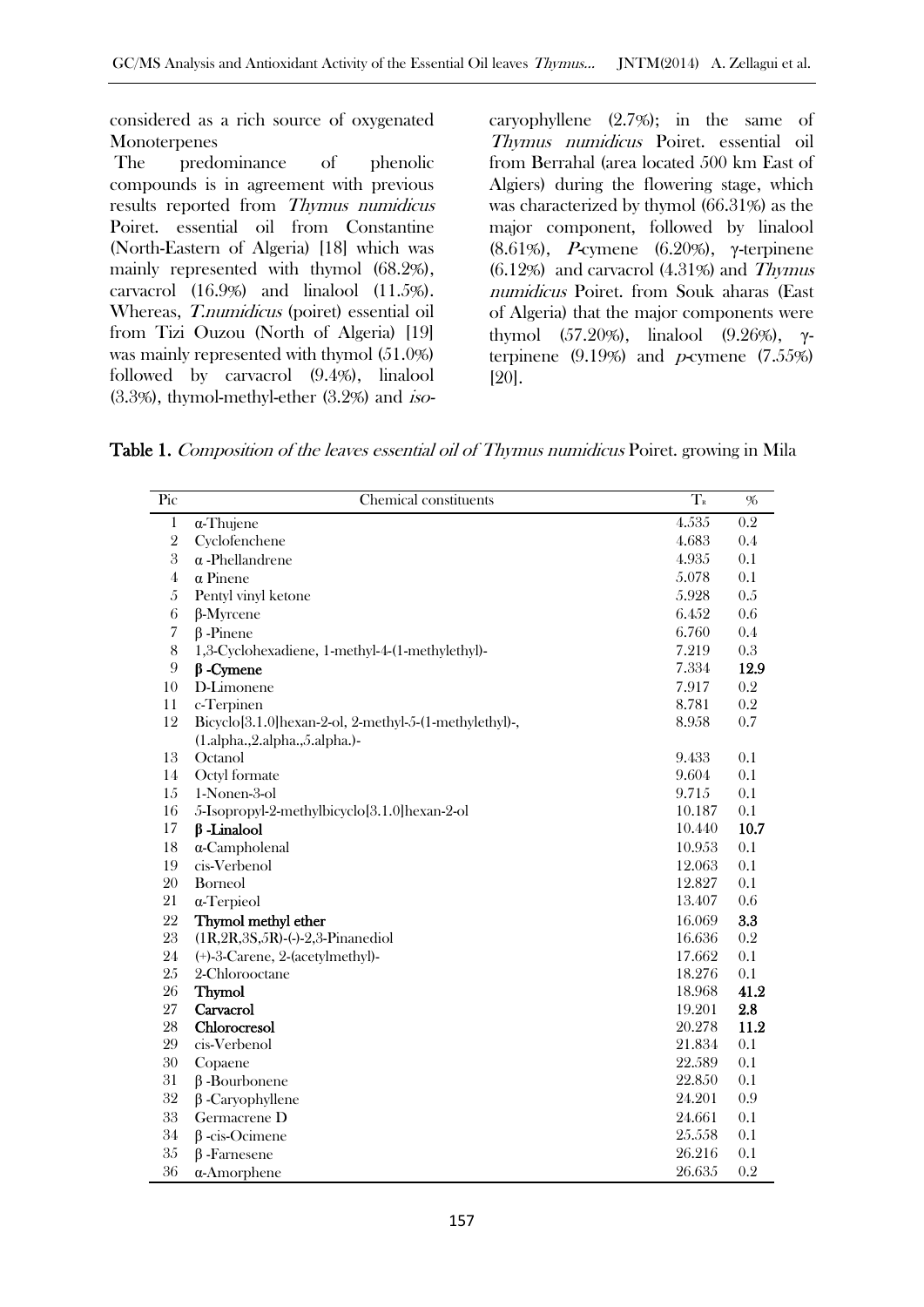| 37 | 4aH-cycloprop[e]azulen-4a-ol, decahydro-1,1,4,7-tetramethyl-             | 27.035 | 0.1 |
|----|--------------------------------------------------------------------------|--------|-----|
| 38 | Ylangene                                                                 | 27.289 | 0.1 |
| 39 | Ethanol, 2-(2-chloroethoxy)-1-phenyl-                                    | 27.397 | 0.1 |
| 40 | $\alpha$ -Methylcyclohexene                                              | 28.191 | 0.6 |
| 41 | $\alpha$ -Cubebene                                                       | 28.523 | 0.3 |
| 42 | $\alpha$ -Zingiberene                                                    | 28.657 | 0.1 |
| 43 | $\alpha$ -Caryophyllene=Humulene                                         | 29.512 | 0.2 |
| 44 | Spathulenol                                                              | 30.160 | 0.1 |
| 45 | Caryophyllene oxide                                                      | 30.277 | 0.3 |
| 46 | Ethyl iso-allocholate                                                    | 30.515 | 0.1 |
| 47 | 3,4-Dimethyl-2,5-diprop-2-enyl-2,5-dihydrothiophene 1,1-dioxide          | 31.558 | 0.1 |
| 48 | $\delta$ -Cadinol, $\left($ - $\right)$ -                                | 32.739 | 0.1 |
| 49 | Cubenol                                                                  | 32.893 | 0.1 |
| 50 | alpha-Cadinol                                                            | 33.187 | 0.1 |
| 51 | Patchoulane                                                              | 34.194 | 0.1 |
| 52 | 3-Ethoxy-1,1,1,7,7,7-hexamethyl-3,5,5-tris(trimethylsiloxy)tetrasiloxane | 36.433 | 0.3 |
| 53 | Ledol                                                                    | 36.626 | 0.1 |
| 54 | 1-Cyclohexene-1-butanol, 2,6,6-trimethyl-                                | 38.894 | 0.1 |
| 55 | 1,2-Benzenedicarboxylic acid, bis(2-methylpropyl) ester                  | 40.430 | 0.1 |
| 56 | Hexahydrofarnesyl acetone                                                | 40.779 | 0.1 |
| 57 | Cyclopropane, 2-methylene-1-pentyl-1-trimethylsilyl-                     | 42.199 | 0.1 |
| 58 | Stearic acid                                                             | 44.857 | 0.3 |
| 59 | Cycloisolongifolene, 8,9-dehydro-9-formyl-                               | 45.548 | 0.3 |
| 60 | Diazoprogesterone                                                        | 46.709 | 0.1 |
|    | 94.0                                                                     |        |     |

Table 2. Classification of the constituents of the Thymus numidicus Poiret.

| Component                         | Peak area, % |
|-----------------------------------|--------------|
| Oxygenated monoterpenes           | 12.4         |
| Monoterpene hydrocarbons          | 2.6          |
| Oxygenated sesquiterpenes         | 0.9          |
| <b>Hydrocarbons Sesquiterpene</b> | 2.3          |
| Aromatics                         | 70.4         |



100 **N** VitC scavenging effect (%) scavenging effect (%) 80 E oil 60 40 20 0 **1/20M** 1/200M 1/2000M Concentration (M)

**Figure 1.** *DPPH radical scavenging activity of essential oil at different times.*

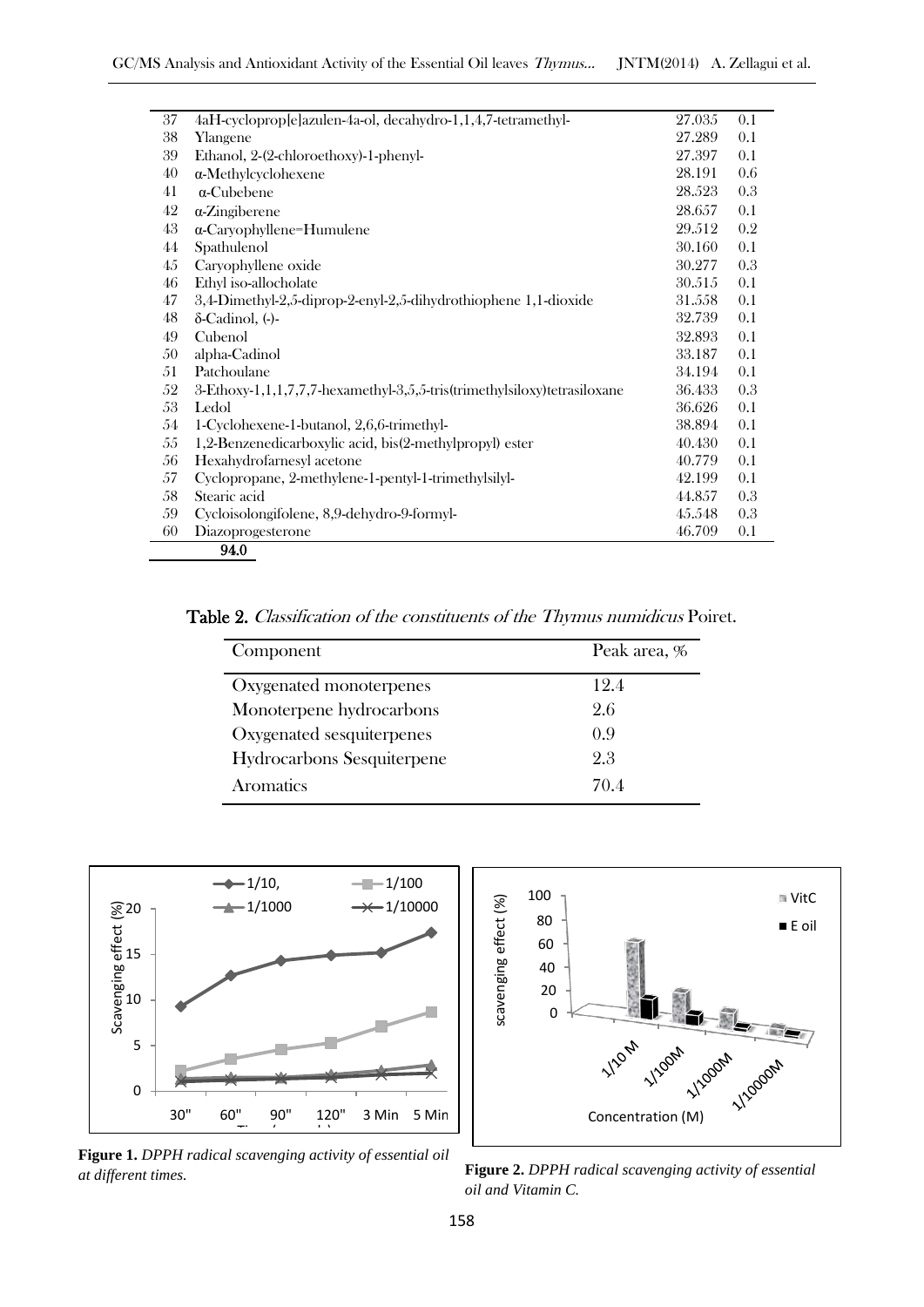The antioxidant activity of Thymus numidicus Poiret. essential oil was measured by using DPPH assay. The scavenging activity of the essential oil was tested at concentrations of  $10^4$ M,  $10^2$ M, 10<sup>-2</sup>M, 10<sup>-2</sup>M <sup>3</sup>M and 10<sup>4</sup>M; Vitamin C was used as a standard. It has been showed that the radical scavenging capacity of the tested essential oil increased in a concentration and time dependent manner (figure 1). The highest DPPH radical scavenging activity (%) was shown by essential oil at  $10<sup>-1</sup>$  M (17.4 %), which was lower than the antioxidant activity of the standard vitamin C (Figure 2). Similar results were reported in a study of antioxidant effect of essential oils of Thymus linearis and Thymus serpyllum by different *in-vitro* tests [21].

There are a few reports about the antioxidant activity of Thymus essential oils [21,22,23] showed that essential oils containing high amounts of thymol and carvacrol were reported to possess the highest antioxidant activity [24,25,26] and the principal active compounds of these oils are principally carvacrol, thymol, citral, eugenol, 1–8 cineole, limonene, pinene, linalool and their precursors [27].

# 4. Conclusion

Our results demonstrate the high chemical variability of constituents found in genus Thymus in general and especially in Thymus numidicus Poiret. species and stresses the importance of investigations dealing with the chemistry of separate plant organs. our results showed that thymol was the main phenolic compound of the leaves of Thymus numidicus Poiret. essential oil collected from Grarem - Mila (Eastern Algerian) in flowering stage and possess a moderate antioxidant activity.

# References

- [1] Z. Maksimovic, D. Stojanovic, I. Sostaric, Z. Dajic and M. Ristic, Composition and radical-scavenging activity of Thymus glabrescens Willd. (Lamiaceae) essential oil, Journal of the Science of Food and Agriculture, 88 (2008) 2036-2041.
- [2] P. Quezel, S. Santa, Nouvelle Flore de L'Algérie et des Régions Désertiques Méridionales. Tome II. Editions du Centre National de la Recherche Scientifique (C.N.R.S), 15 Quai Anatole France, Paris 1963.
- [3] S. Karaman, M. Digrak, V. Ravid and A. Iclim, Antibacterial and antifungal activity of the essential oils of Thymus revolutus Celak from Turkey, Journal of Ethnopharmacology, 76(2) (2001) 183–186.
- [4] C. Rota, J.J. Carraminana, J. Burillo and A. Herrera, In-vitro antimicrobial activity of essential oils from aromatic plants against selected foodborne pathogens, Journal of Food Protection, 67 (2004) 1252–1256.
- [5] B. Nickavar, F. Mojab, R. Dolat-Abadi, Analysis of the essential oils of two Thymus species from Iran, Food Chemistry, 90 (2005) 609-611.
- [6] M. Oussalah, S. Caillet, L. Saucier et M. Lacroix, Inhibitory effects of selected plant essential oils on the growth of four pathogenic bacteria: E. coli O157:H7, <sup>S</sup> Typhimurium, S aureus and <sup>L</sup> monocytogenes, Foods Control. 18 (2007) 414– 420.
- [7] M. Hazzit, A. Baaliouamer, A.R. Veríssimo, M.L. Faleiro et M.G. Miguel, Chemical composition and biological activities of Algerian Thymus oils, Food Chemistry, 116 (2009) 714–721.
- [8] H. Ghorab, A. Kabouche, Z. Semra, A. Ghannadi, E.B. Sajjadi, R. Touzani et Z. Kabouche, Biological activities and compositions of the essential oil of Thymus ciliatus from Algeria, Scholars Research Library, 5 (2013) 28-32.
- [9] L.A. El Ouali, F. El-akhal, W. Ouedrhiri, C.F. Ouazzani, R. Guemmouh et H. Greche. Thymus essential oils (Thymus vulagris and Thymus satureioïdis) from center of Morocco: chemical composition and antimicrobial activity, les technologies de laboratoire, Vol 8 (2013) N°31.